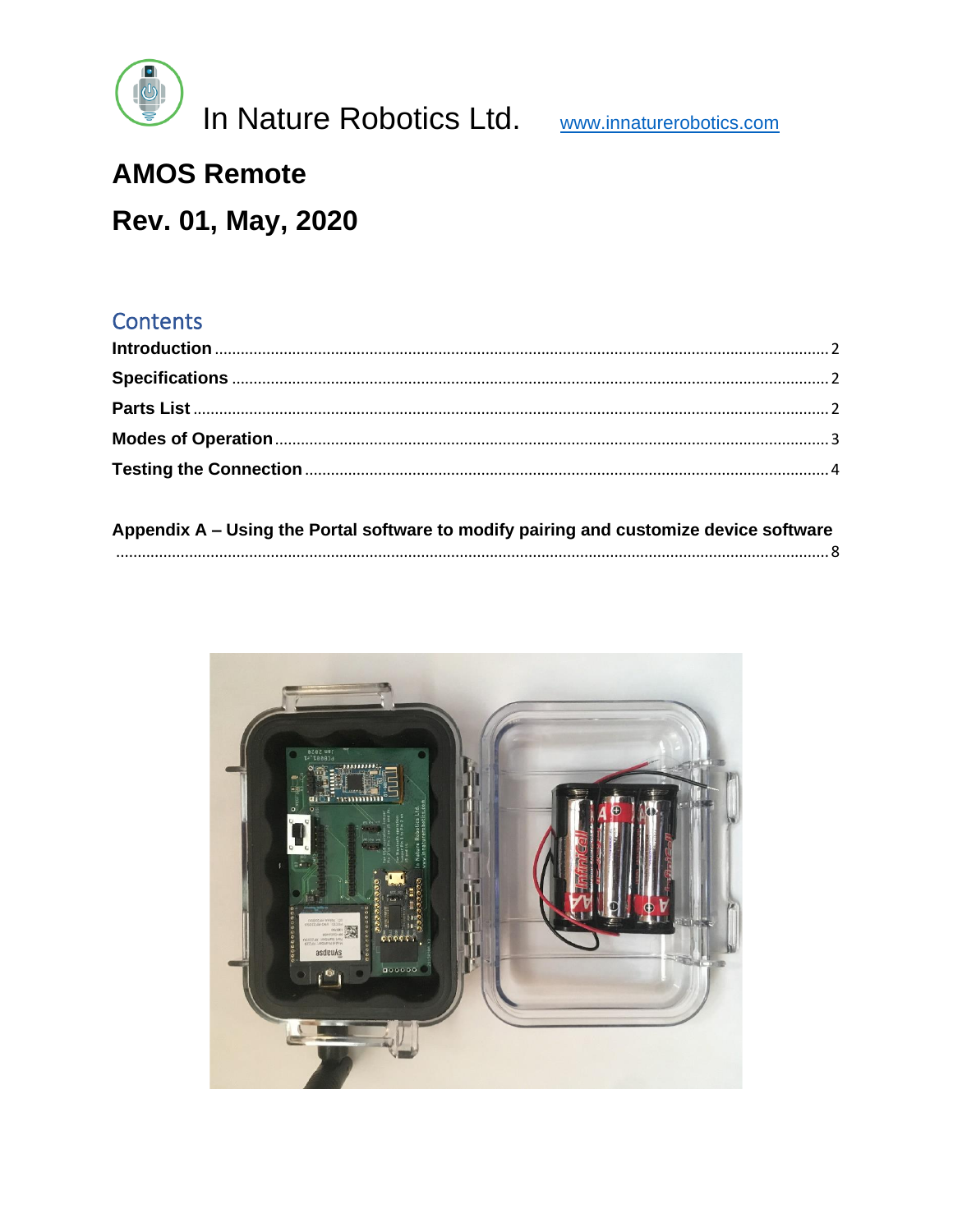

#### <span id="page-1-0"></span>**Introduction**

The AMOS Remote uses a long range 2.4 GHz wireless transceiver to extend the range of wired or Bluetooth data connections. It can be plugged into an available USB port on a computer and used as a wireless serial port or you can connect to it via Bluetooth (Bluetooth Low Energy or BLE) using an Android or iOS Device. It can be purchased with a waterproof box and 3xAA battery pack for outdoor use. The transceiver used is the RF220SU from Synapse Wireless, which includes A to D inputs, digital I/O, and many programmable features. A 2 x 12 header is provided for making easy connections to all the available pins on the RF220SU.

For Bluetooth Use: set jumpers on pins 1 and 2 of J4 and J5

For USB Use: set jumpers on pins 2 and 3 of J4 and J5

#### <span id="page-1-1"></span>**Specifications**

| Typical Range (line of sight, ground level,<br>with $+3$ dB antenna) | 500 m                                                                                                   |
|----------------------------------------------------------------------|---------------------------------------------------------------------------------------------------------|
| <b>Baud Rates Supported</b>                                          | 2400 bps, 4800 bps, 9600 bps, 38400<br>bps, 57600 bps, 115200 bps, 230400<br>bps, default = $38400$ bps |
| Antenna Gain                                                         | $+3$ dB                                                                                                 |
| Antenna Height                                                       | 170 mm                                                                                                  |
| Antenna Max Width                                                    | $14 \text{ mm}$                                                                                         |
| Waterproof box max width                                             | 101.5 mm                                                                                                |
| Waterproof box max length                                            | 144 mm                                                                                                  |
| Waterproof box max height                                            | 50 mm                                                                                                   |
| Circuit board width                                                  | 60.5 mm                                                                                                 |
| Circuit board length                                                 | 104 mm                                                                                                  |

### <span id="page-1-2"></span>**Parts List**

- 1. AMOS Remote Circuit board including RF220SU (with 24-pin header), HM-10, and USB-serial daughter boards.
- 2. +3 dB antenna
- 3. Micro-USB connection cable for connecting unit to PC or other computer (Windows, Mac, and Linux / Raspberry Pi supported).
- 4. Waterproof case (optional)
- 5. 3xAA battery pack with Velcro attachment (optional)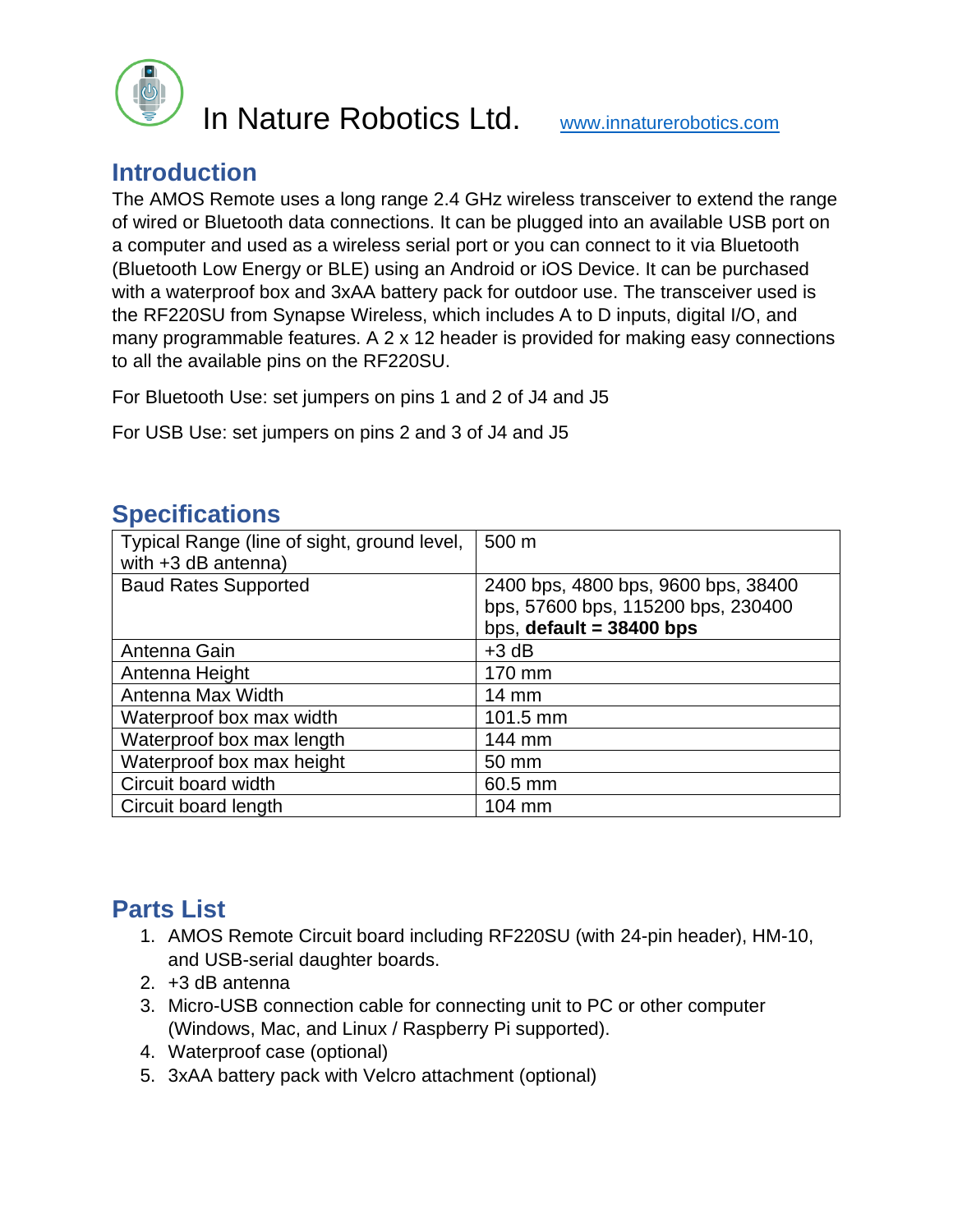

#### <span id="page-2-0"></span>**Modes of Operation**

The device being used to communicate through the AMOS Remote can use either a Bluetooth or a USB connection. The USB connection requires plugging the supplied micro-USB cable from an available USB port on a computer into the micro-USB socket on the USB-serial daughter board, as shown below:



USB operation also requires that the jumper connectors on J4 and J5 both be set on pins 2 and 3. The SWT1 switch should be set to the OFF position, since the board does not need to be powered from the battery pack; it is powered instead from the 5 volts supplied by the computer's USB port. When connecting to the AMOS Remote through the Bluetooth connection, the jumper connectors on J4 and J5 should both be set on pins 1 and 2. Power can be supplied either through the USB connector (SWT1 should be turned off) or through the battery pack (SWT1 should be turned on).

When first powering up the AMOS Remote, using either the USB or Bluetooth connection, the green status LED will turn on and stay on for one minute: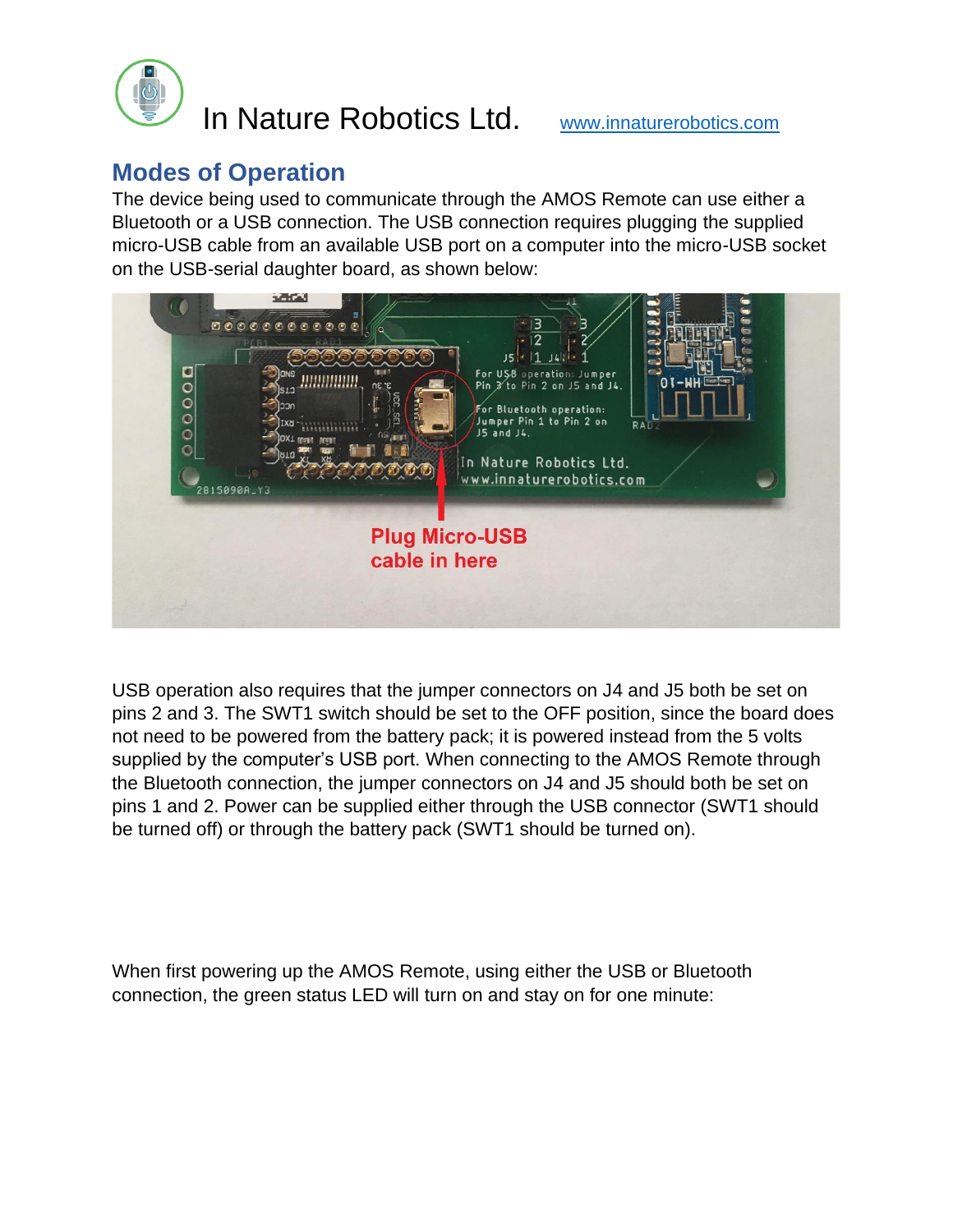



After one minute, the LED will begin to blink. This indicates that it is ready for communications.

When in USB operation, the AMOS Remote will appear as a serial COM port on the computer being used. Bytes written to the port from the computer will be sent out the RF220SU at the configured baud rate (default = 38400 bps) and sent to one or more pre-configured remote units up to 500 m away. Data received from any remote units will be sent out the serial COM port to the computer.

When using Bluetooth, The AMOS Remote will appear as an available BLE (Bluetooth Low Energy) connection called "AMOS\_REMOTE". If your smartphone is equipped with a BLE-capable terminal software, it should be able to connect to the AMOS\_REMOTE device and send and receive data. Data sent to the BLE device is forwarded out the RF220SU module to one or more remote units up to 500 m away. Data received from any remote units appears as BLE packets of data over the Bluetooth connection link.

#### <span id="page-3-0"></span>**Testing the Connection**

A simple way to test a wireless serial linkage is to use terminal software. There are a number of free software terminal programs available. For the PC a good one to use is "Tera Term" (see for example: <https://tera-term.en.lo4d.com/windows>). There are also a number of terminal apps for mobile devices that work for Bluetooth and BLE connections, a good one to use for the Android operating system is "Serial Bluetooth Terminal ", available here:

[https://play.google.com/store/apps/details?id=de.kai\\_morich.serial\\_bluetooth\\_terminal&](https://play.google.com/store/apps/details?id=de.kai_morich.serial_bluetooth_terminal&hl=en_US) [hl=en\\_US](https://play.google.com/store/apps/details?id=de.kai_morich.serial_bluetooth_terminal&hl=en_US) on Google Play.

The following example shows how to setup a wireless serial communications link between a PC using a USB connection to an AMOS Remote with Tera Term and an Android phone using a BLE connection to Serial Bluetooth Terminal.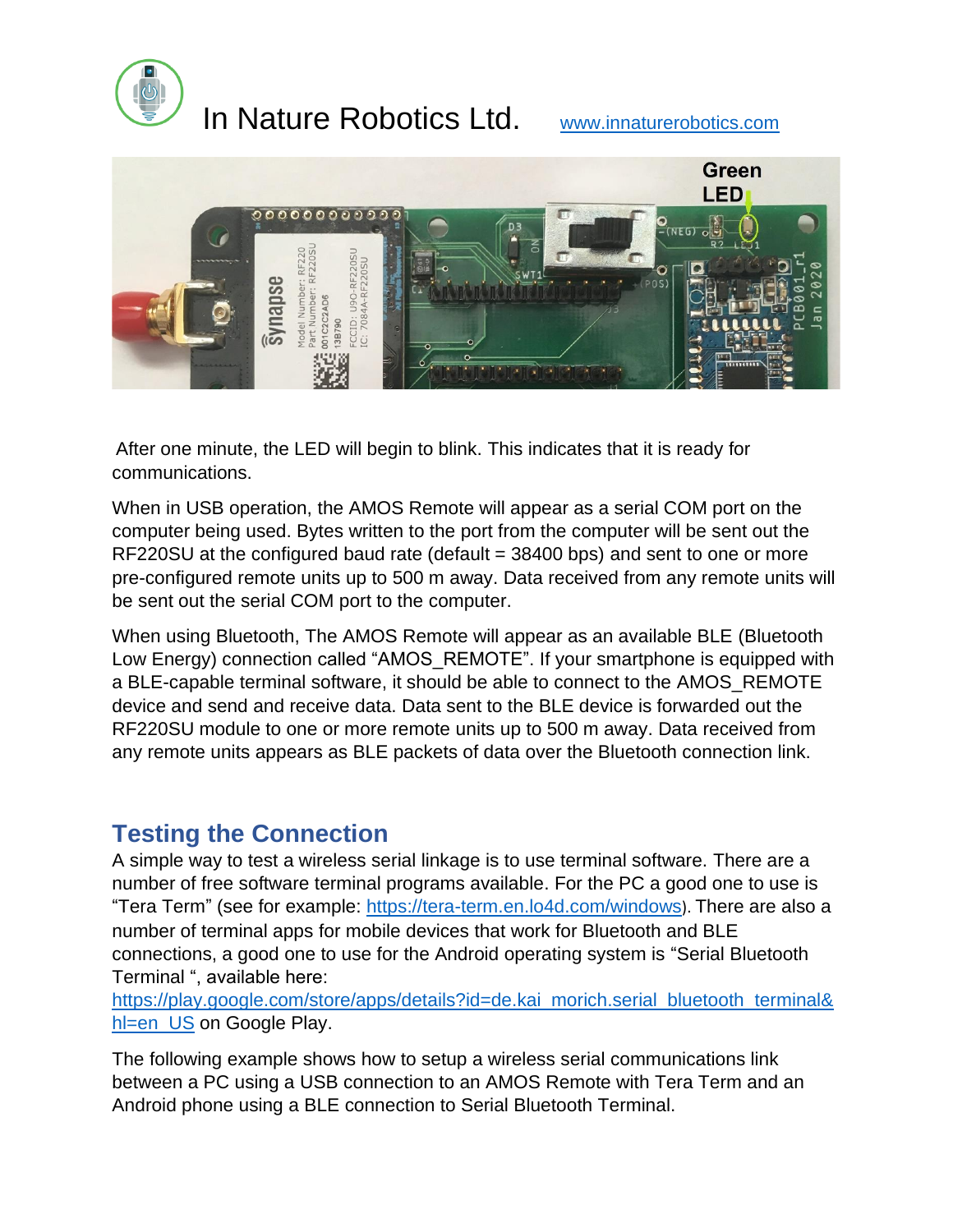

- 1. Connect the micro-USB cable between an available USB Port on the PC and the micro-USB socket on an AMOS Remote.
- 2. Start the Tera Term software.
- 3. Select the 'Serial' radio button, and then select the COM port from the dropdown control that corresponds to the AMOS Remote radio:

| <u>ут</u> |  | Tera Term - [disconnected] VT      |           |                                     |                                      |               |              | $\times$ |
|-----------|--|------------------------------------|-----------|-------------------------------------|--------------------------------------|---------------|--------------|----------|
| File      |  | Edit Set Tera Term: New connection |           |                                     |                                      |               | ×            |          |
|           |  | ⊜ тсрир                            |           | Host: myhost.example.com            |                                      |               | $\sim$       | ۸        |
|           |  |                                    |           | $\vee$ History<br>Service: O Telnet |                                      | TCP port#: 22 |              |          |
|           |  |                                    |           | $\circ$ ssh                         | SSH version: SSH2                    |               |              |          |
|           |  |                                    |           | $\bigcirc$ Other                    | IP version: AUTO                     |               | $\sim$       |          |
|           |  | <b>◎ Serial</b>                    |           |                                     | Port: COM10: USB Serial Port [COM10] |               | $\checkmark$ |          |
|           |  |                                    | <b>OK</b> | Cancel                              | Help                                 |               |              |          |
|           |  |                                    |           |                                     |                                      |               |              | M        |

If there are multiple COM ports available on the PC and you are not sure which one corresponds to the AMOS Remote, you can take note of which ports are available, then close the software, disconnect the USB cable, and then re-start Tera Term. The COM port that is no longer there is the one the AMOS Remote was using.

- 4. Once the AMOS Remote is connected and you have selected the correct COM port, click the 'OK' button.
- 5. Click the 'Setup' menu item, and then the 'Serial Port' item. If the baud rate of the AMOS Remote has not been modified, it will be set for 38400 bps, so set the 'Speed' value to 38400 (Tera Term uses a default speed of 9600).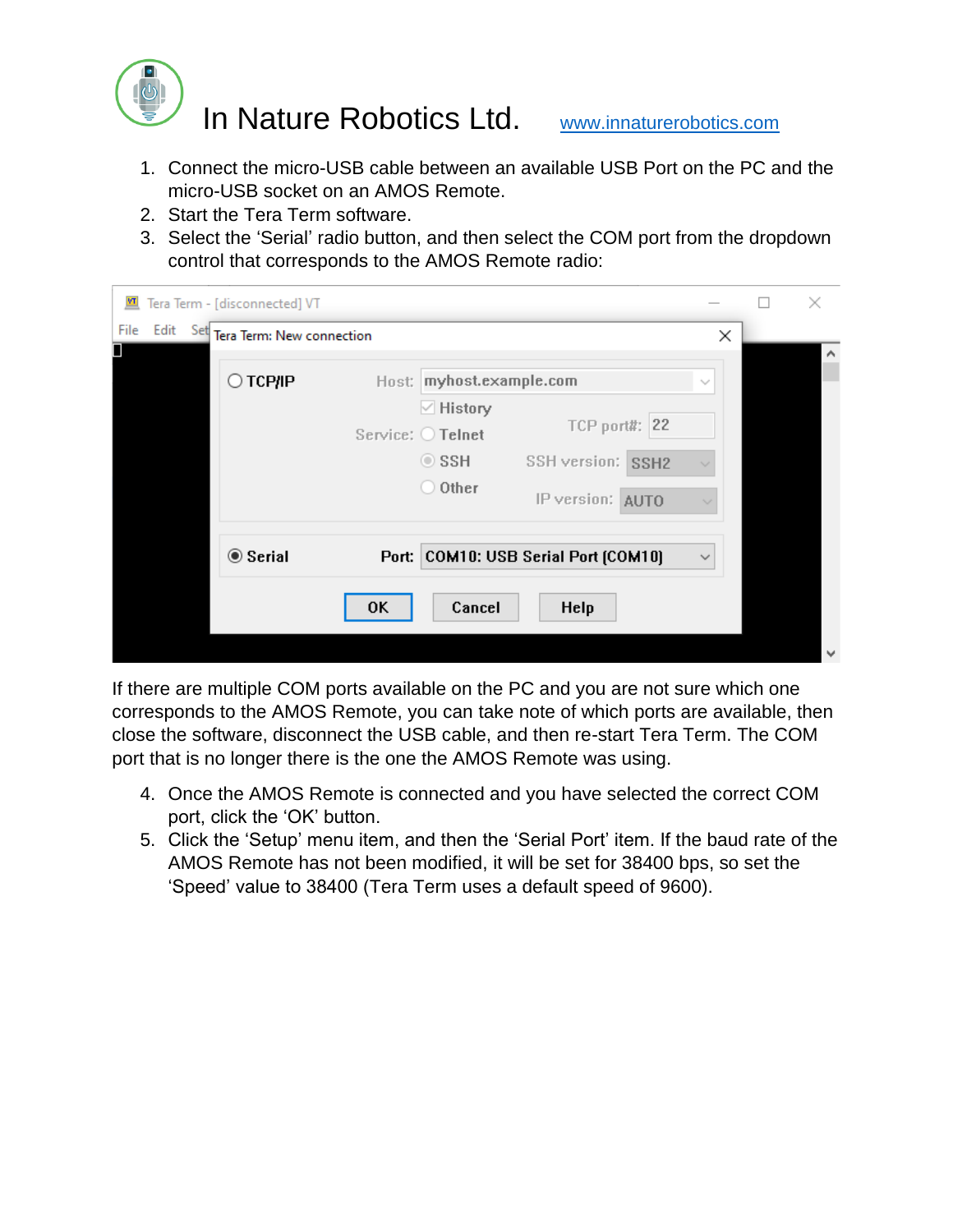| Tera Term: Serial port setup and connection                                                                     |                                                                 |                                                                     |
|-----------------------------------------------------------------------------------------------------------------|-----------------------------------------------------------------|---------------------------------------------------------------------|
| Port:                                                                                                           | COM10                                                           | New setting                                                         |
| Speed:                                                                                                          | 38400                                                           |                                                                     |
| Data:                                                                                                           | 8 bit                                                           | Cancel                                                              |
| Parity:                                                                                                         | none                                                            |                                                                     |
| Stop bits:                                                                                                      | 1 bit                                                           | Help                                                                |
| Flow control:                                                                                                   | none                                                            |                                                                     |
| <b>Transmit delay</b><br>0<br>Device Manufacturer: FTDI<br><b>Provider Name: FTDI</b><br>Driver Date: 8-16-2017 | 0<br>msec/char<br>Device Friendly Name: USB Serial Port [COM10] | msec/line<br>Device Instance ID: FTDIBUS\VID_0403+PID_6001+AQ00F8D6 |

Click the 'New setting' button for the new speed to take effect.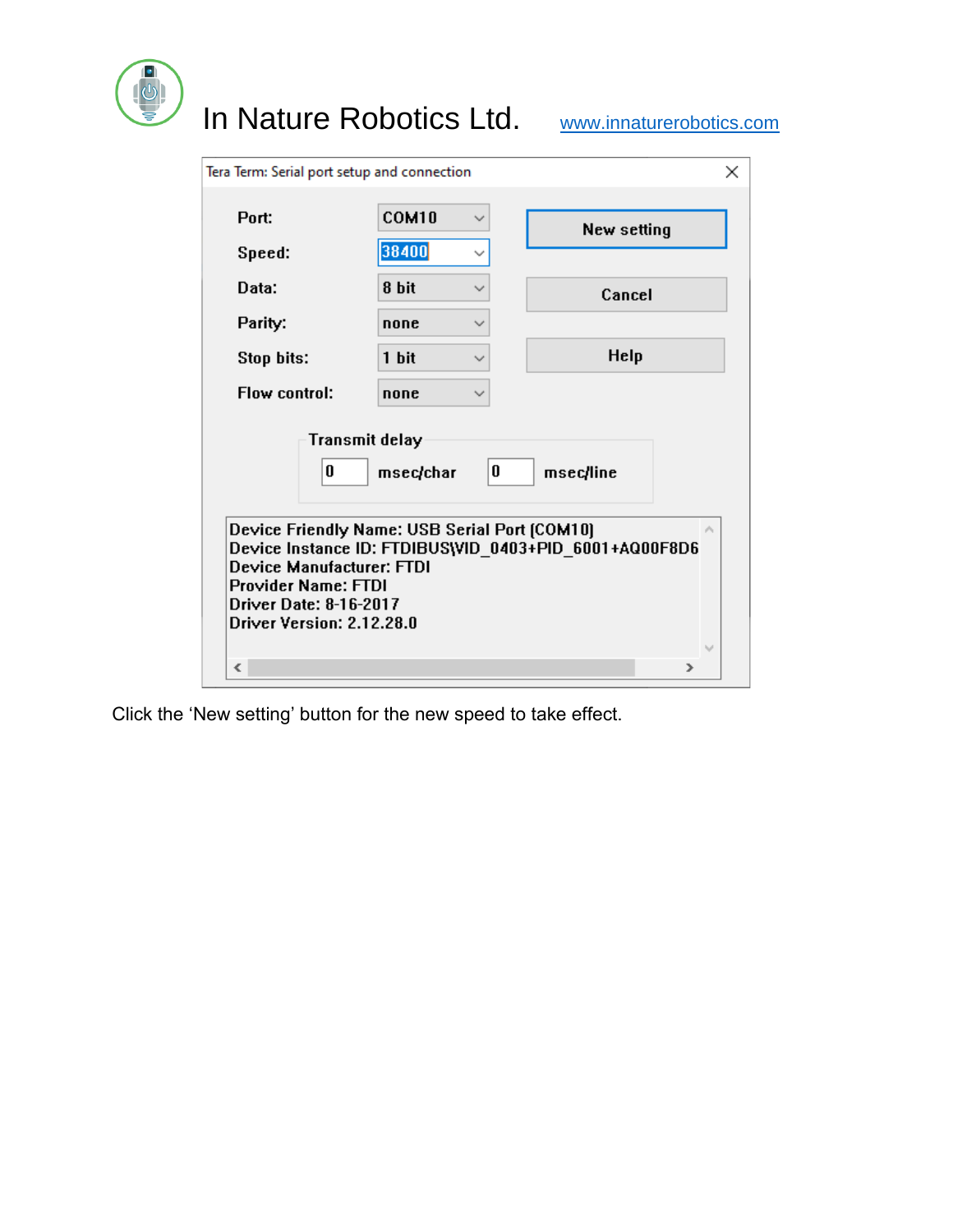

6. Click the 'Setup' menu item, and then the 'Terminal' item. Check the 'Local echo' option, and then click 'OK'. This will allow you to see any characters that you type in the terminal window.

| Tera Term: Terminal setup                                                         |                                                                                      | ×                   |
|-----------------------------------------------------------------------------------|--------------------------------------------------------------------------------------|---------------------|
| <b>Terminal size</b><br>24<br>80<br>x<br>$\boxdot$ Term size = win size           | New-line<br>Receive:<br><b>CR</b><br>$\checkmark$<br>Transmit:<br>CR<br>$\checkmark$ | <b>OK</b><br>Cancel |
| Auto window resize<br><b>Terminal ID:</b><br>VT100<br>$\checkmark$<br>Answerback: | $\triangledown$ Local echo<br>$\Box$ Auto switch (VT<->TEK)                          | <b>Help</b>         |
| Coding (receive)<br>UTF-8<br>$\checkmark$<br>locale: american                     | <b>Coding [transmit]</b><br>UTF-8<br>$\checkmark$                                    |                     |
|                                                                                   |                                                                                      |                     |

- 7. Now start the Serial Bluetooth Terminal on your Android device. The Android device should be within about 20 m of the AMOS Remote unit that it is using for communications. Also, the AMOS Remote for the Android device must be paired with the AMOS Remote connected to the PC. AMOS Remote units can be purchased from In Nature Robotics already paired to one another, or you can do it yourself using the directions found in Appendix A.
- 8. Click the menu icon in the top-left corner of the Serial Bluetooth Terminal app, then click the 'Devices' item.
- 9. Click the 'BLUETOOTH LE' tab and then click the 'SCAN' button.
- 10.Among the list of Bluetooth Low Energy devices that were found, there should be one called AMOS\_REMOTE. Tap it. You should then see a message in the terminal screen like the following, indicating that you have connected to AMOS\_REMOTE: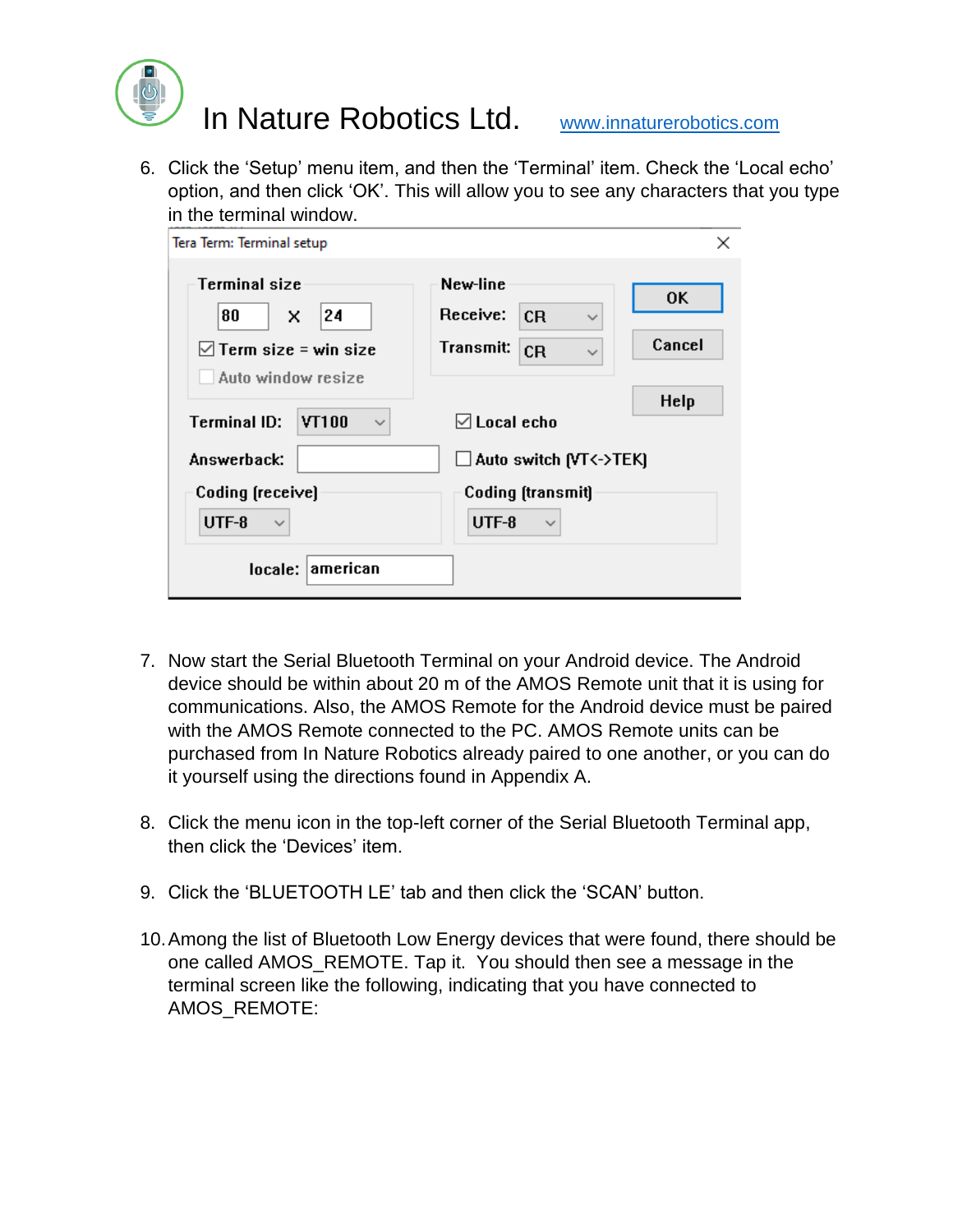



11.Now you should be able to type some text in either terminal and have it appear in the other terminal.

## <span id="page-7-0"></span>**Appendix A – Using the Portal software to modify pairing and customize device software**

The RF220SU device used on the AMOS Remote to achieve long range wireless communications can be modified using a PC software program called "Portal" from Synapse Wireless Inc. This software can be found and downloaded from the Synapse website: [https://www.synapsewireless.com/.](https://www.synapsewireless.com/)

In order to use Portal to modify the RF220SU, you need to first start with the AMOS Remote unpowered. You should also make sure that any programs that were previously loaded on the RF220SU are backed up somewhere in case you need to load them back later. The default AMOS Remote program is called "Base.py" and it can be found here: <https://github.com/mlowerysimpson/AMOSRemote>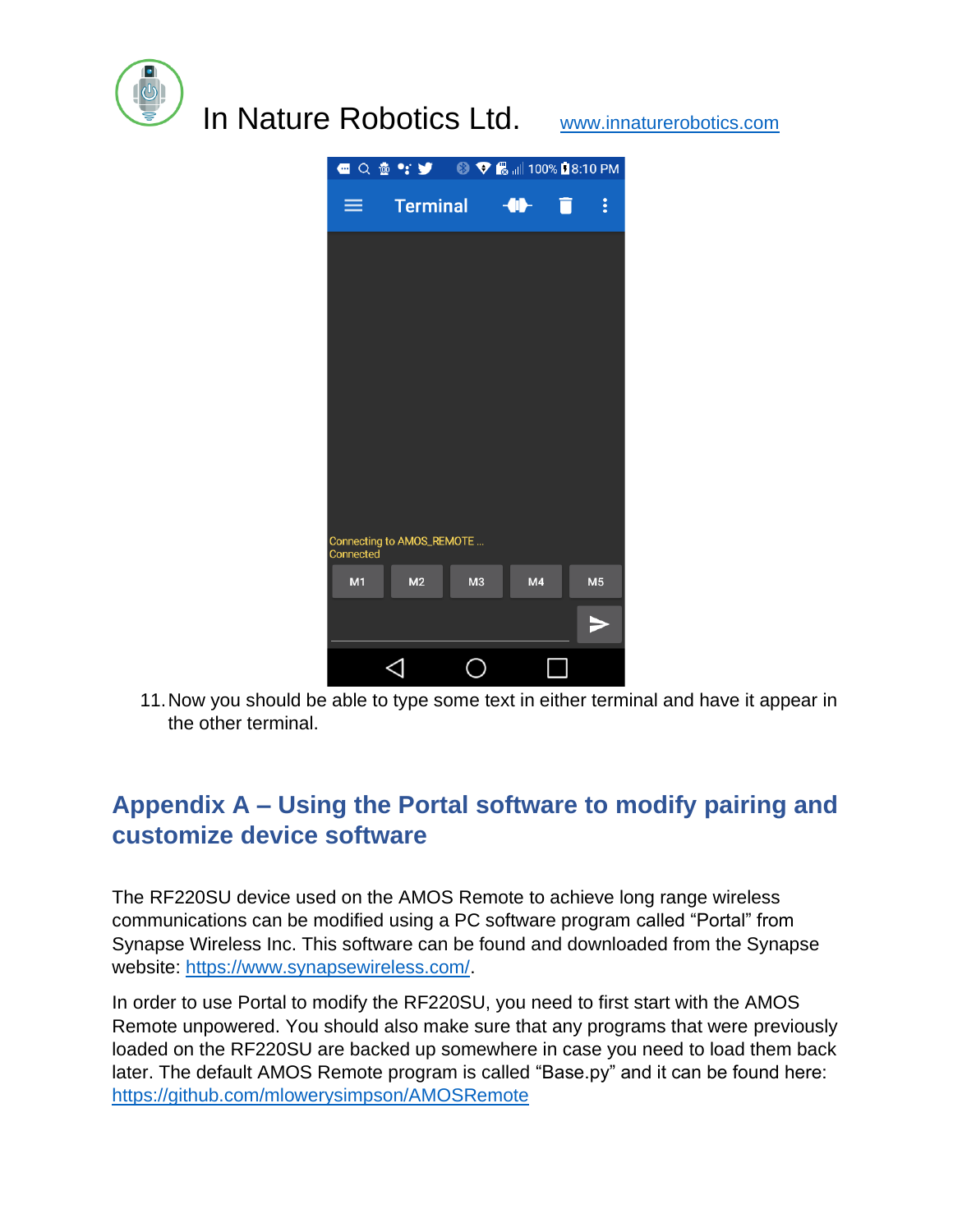

The programs are written in a language called SNAPpy, which is similar to Python. Any program .py files should be copied to the "\Documents\Portal\snappyImages" folder for editing and uploading using the Portal software.

Make sure that the board jumpers J4 and J5 are both connected to pins 2 and 3 for USB operation. Connect the USB cable from the PC to the AMOS Remote and observe that the green LED lights up and stays solid. Then start the Portal software. It should automatically find the RF220SU on the AMOS Remote, and a screen like the following should appear:

|                                  | Synapse Portal: default.swn - Workspace C:\Users\User\Documents\Portal                          |                              |                          |                                                                                                                   |                                                                                                                                                                                                                                                                                                                                                             |                                                                                            | $\Box$<br>$\mathbb{X}$<br>$\overline{\phantom{a}}$ |
|----------------------------------|-------------------------------------------------------------------------------------------------|------------------------------|--------------------------|-------------------------------------------------------------------------------------------------------------------|-------------------------------------------------------------------------------------------------------------------------------------------------------------------------------------------------------------------------------------------------------------------------------------------------------------------------------------------------------------|--------------------------------------------------------------------------------------------|----------------------------------------------------|
|                                  | File View Options Network Help                                                                  |                              |                          |                                                                                                                   |                                                                                                                                                                                                                                                                                                                                                             |                                                                                            |                                                    |
|                                  | <i>D</i> B D / Q & I B E K & O &                                                                |                              |                          |                                                                                                                   |                                                                                                                                                                                                                                                                                                                                                             |                                                                                            |                                                    |
| Node Views $\times$              |                                                                                                 |                              |                          |                                                                                                                   | Node Info                                                                                                                                                                                                                                                                                                                                                   |                                                                                            |                                                    |
| d : 50                           | Active Nodes $\sim$ 1 node                                                                      |                              |                          |                                                                                                                   | ※※多区区区※不同中×2→                                                                                                                                                                                                                                                                                                                                               |                                                                                            |                                                    |
| Node<br>Portal                   | Network Address Device Image<br>00.00.01                                                        |                              | Link Quality Device Type | Portal<br><b>Connect to Port</b><br>COM10<br>Port:<br>Progress: Found SNAP Bridge Device on Port COM10<br>Connect | <b>Firmware Version:</b><br><b>Platform:</b><br><b>Network Address:</b><br><b>MAC Address:</b><br>Device Image:<br>Image CRC:<br>Image Size:<br>License:<br>$\boldsymbol{\mathcal{Z}}$<br>$\checkmark$<br>Cancel<br>No path information collected<br>Info<br>In your Portal script, use<br>remoteNode.setColumn(name, value)<br>to display information here | $\oplus$<br>Pny Modul<br><b>User Functions</b><br><b>Hooks</b><br><b>Builtin Functions</b> |                                                    |
| <b>Event Log</b>                 |                                                                                                 |                              |                          |                                                                                                                   |                                                                                                                                                                                                                                                                                                                                                             |                                                                                            |                                                    |
| <b>Time</b>                      | Event                                                                                           | <b>Device</b><br><b>Type</b> |                          |                                                                                                                   | Value                                                                                                                                                                                                                                                                                                                                                       |                                                                                            |                                                    |
|                                  | 2020-05-25 20:41:10 Loading configuration from file: C:\Users\User\Documents\Portal\default.swn |                              |                          |                                                                                                                   |                                                                                                                                                                                                                                                                                                                                                             |                                                                                            |                                                    |
|                                  | 2020-05-25 20:41:12 COM3: Read error                                                            |                              |                          |                                                                                                                   |                                                                                                                                                                                                                                                                                                                                                             |                                                                                            |                                                    |
| 2020-05-25 20:41:12 COM10: Found |                                                                                                 |                              |                          |                                                                                                                   |                                                                                                                                                                                                                                                                                                                                                             |                                                                                            |                                                    |
| Ready                            |                                                                                                 |                              |                          | www.synapse-wireless.com                                                                                          |                                                                                                                                                                                                                                                                                                                                                             | Disconnected                                                                               |                                                    |

Click the Connect button. Then highlight the item called "Base" in the Node Views tab and then in the Node Info tab on the right part of the screen, click the "Erase SNAPpy Image" icon shown below: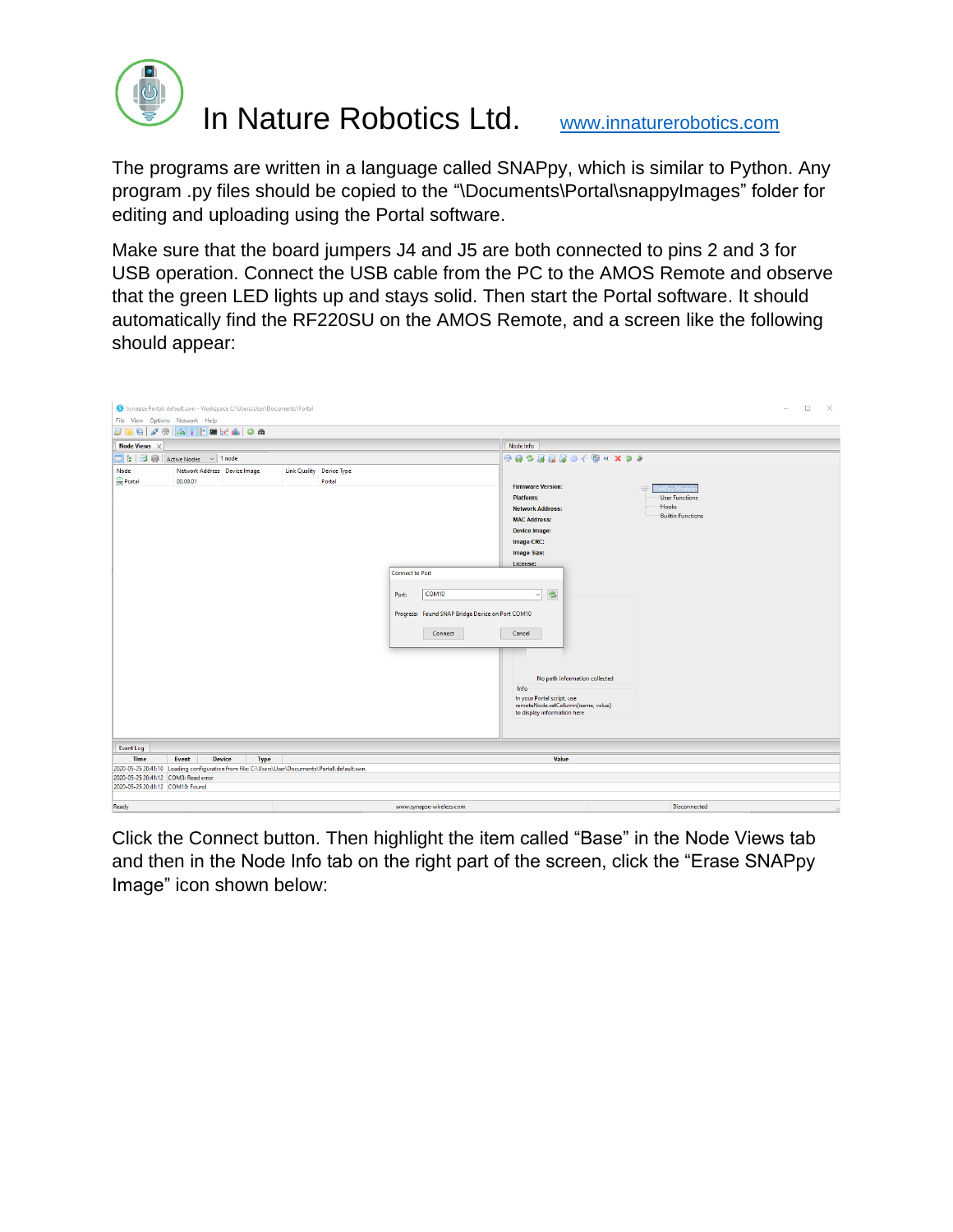| File View Options Network Help                    |                               | Synapse Portal: default.swn - Workspace C:\Users\User\Documents\Portal |              |                          |             |                                                                   | <b>Erase SNAPpy Image</b>                                          | $\Box$<br>$\times$         |
|---------------------------------------------------|-------------------------------|------------------------------------------------------------------------|--------------|--------------------------|-------------|-------------------------------------------------------------------|--------------------------------------------------------------------|----------------------------|
| <i>B</i> B B / @ & }   E M & 1   O &              |                               |                                                                        |              |                          |             |                                                                   |                                                                    |                            |
| Node Views $\times$                               |                               |                                                                        |              |                          | Node Info   |                                                                   |                                                                    |                            |
| di 50                                             | Active Nodes $\sim$ 2 nodes   |                                                                        |              |                          | RQZ         | BB                                                                | 第十四三×94                                                            |                            |
| Node                                              | Network Address Device Image  |                                                                        |              | Link Quality Device Type | <b>Base</b> |                                                                   |                                                                    |                            |
| Portal                                            | 00.00.01                      |                                                                        |              | Portal                   |             |                                                                   | Firmware Version: 2.8.2 with AES-128                               |                            |
| <b>Base</b>                                       | 13.B7.90                      |                                                                        | $\sqrt{0\%}$ | None                     | O           | Platform:                                                         | <b>RF220</b>                                                       | $\oplus$<br><b>Builtin</b> |
|                                                   |                               |                                                                        |              |                          |             | Network Address: 13.B7.90                                         |                                                                    |                            |
|                                                   |                               |                                                                        |              |                          |             | <b>MAC Address:</b>                                               | 00:1C:2C:2A:D6:13:B7:90                                            |                            |
|                                                   |                               |                                                                        |              |                          |             | <b>Device Image:</b>                                              |                                                                    |                            |
|                                                   |                               |                                                                        |              |                          |             | Image CRC:                                                        |                                                                    |                            |
|                                                   |                               |                                                                        |              |                          |             | <b>Image Size:</b>                                                |                                                                    |                            |
|                                                   |                               |                                                                        |              |                          |             | License:                                                          | Permanent                                                          |                            |
|                                                   |                               |                                                                        |              |                          |             | <b>Channel:</b>                                                   | $\boldsymbol{A}$                                                   |                            |
|                                                   |                               |                                                                        |              |                          |             | <b>Network ID:</b>                                                | 0x1C2C                                                             |                            |
|                                                   |                               |                                                                        |              |                          |             | Path                                                              |                                                                    |                            |
|                                                   |                               |                                                                        |              |                          |             | Info<br>In your Portal script, use<br>to display information here | No path information collected<br>remoteNode.setColumn(name, value) |                            |
| <b>Event Log</b>                                  |                               |                                                                        |              |                          |             |                                                                   |                                                                    |                            |
| <b>Time</b><br>2020-03-23 21:23:30 INV PAKAM Base | <b>Device</b><br><b>Event</b> | <b>Type</b><br>MAC Address OUTICIZCIZATION IS:B7:90                    |              |                          |             | <b>Value</b>                                                      |                                                                    | $\hat{\phantom{a}}$        |
| 2020-05-25 21:25:36 QUERY                         | Base                          | SNAPpy Spac 61695                                                      |              |                          |             |                                                                   |                                                                    |                            |
| 2020-05-25 21:25:36 NV PARAM Base                 |                               | Device Type None                                                       |              |                          |             |                                                                   |                                                                    |                            |
| 2020-05-25 21:25:43 STATUS                        | Base                          | <b>INFO</b>                                                            | J,O          |                          |             |                                                                   |                                                                    | $\overline{a}$             |
| Ready                                             |                               |                                                                        |              | www.synapse-wireless.com |             |                                                                   | <b>RPCs in Queue: 0</b>                                            | Connected: COM10 [38400]   |

Note: It is necessary to click the "Erase SNAPpy Image" icon within one minute after the AMOS Remote was powered on, since after one minute all USB-serial communications are directly forwarded out the RF220SU's wireless link and direct communications with the Portal software are no longer possible. Once the image running on the RF220SU is erased however, it can no longer run, so you are free at that point to configure the device using Portal and modify the software. If other AMOS Remote units are within wireless range, you can also see them in the Node Views tab and modify their software as well. It is not necessary to erase their images, since communications can occur through the USB-connected node.

The default Base.py program has a variable called "otherNodeAddr". This refers to the 3-byte network address of the wireless device that this unit is paired with. The network address of each node can be seen in the Node Views tab of the Portal software. By default, the Base.py program is set to communicate with just a single node using the "ucastSerial" function. It can be modified however to communicate with multiple nodes at once if desired, using the "mcastSerial" function. For details on doing this, please consult the SNAP Reference manual, available by clicking the 'Help | SNAP Reference Manual' menu item in Portal.

After modifying some SNAPpy code, you can upload it to a node by highlighting that node in the Node Views tab and then clicking the 'Upload SNAPpy Image' button: